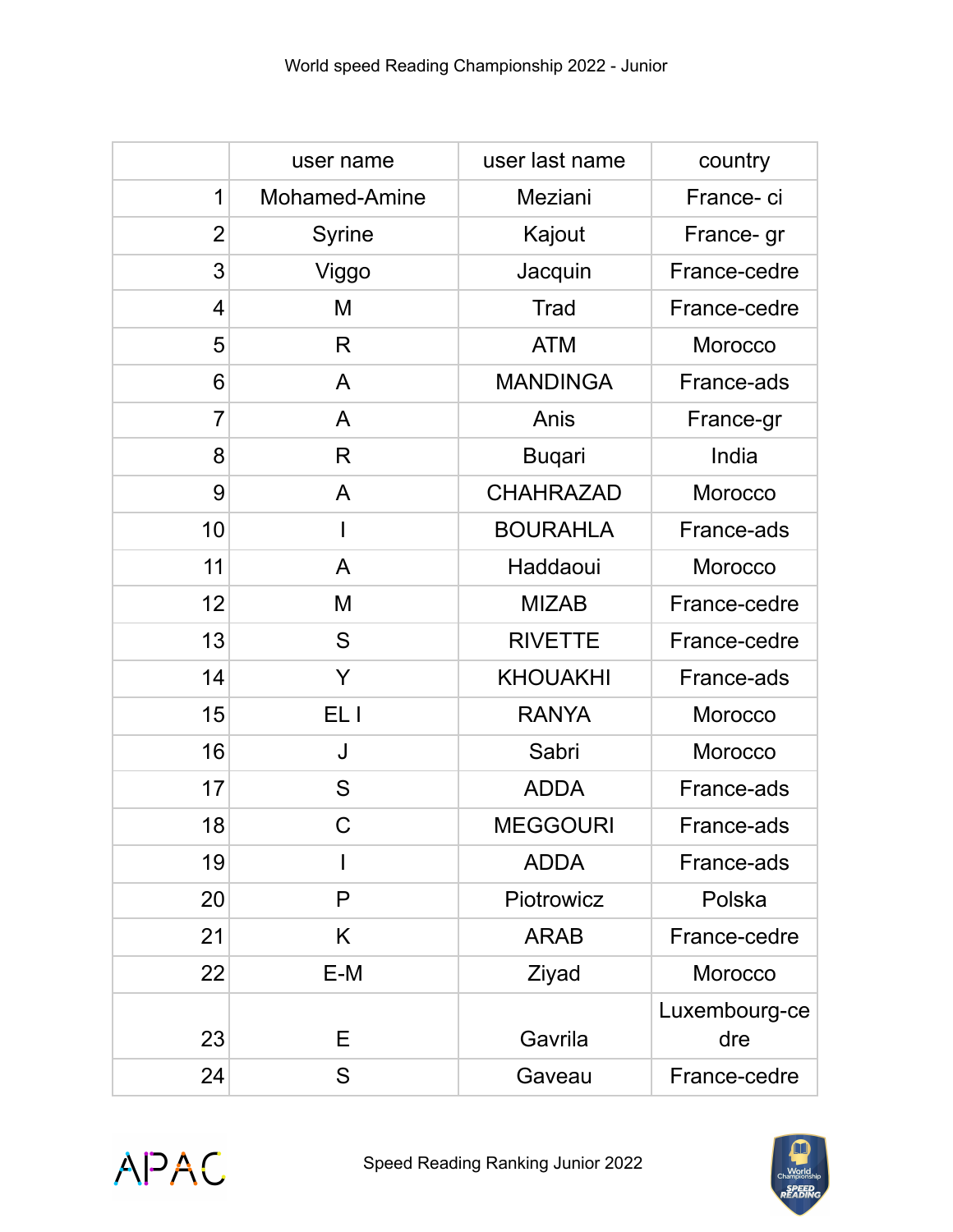| 25 | A           | Anis               | France                |
|----|-------------|--------------------|-----------------------|
| 26 | $\mathsf C$ | <b>HERVE-BAZIN</b> | France                |
| 27 | M           | Mottaki            | France                |
| 28 | Y-A         | <b>Ezzine</b>      | Morocco               |
| 29 | M           | Morel              | France                |
| 30 | S           | Laakrouchi         | France                |
| 31 | T           | Agouram            | Morocco               |
| 32 | Κ           | <b>BOUACOU</b>     | Nouvelle<br>Caledonie |
| 33 | A           | Sagna              | France                |
| 34 | Y           | <b>BENDI</b>       | Morocco               |
| 35 | L           | Grammatopoulos     | France                |
| 36 | A           | <b>N'TOLO</b>      | France                |
| 37 | B           | Pinault            | France                |
| 38 | O           | Agouram            | Morocco               |
| 39 | R           | Belmejdoub         | Morocco               |
| 40 | A           | <b>THIAM</b>       | France                |
| 41 | $\mathsf C$ | <b>BENDI</b>       | Morocco               |
| 42 |             | <b>KAJOUT</b>      | France                |
| 43 | A           | <b>ADDA</b>        | France                |
|    |             |                    |                       |
|    |             |                    |                       |
|    |             |                    |                       |
|    |             |                    |                       |
|    |             |                    |                       |